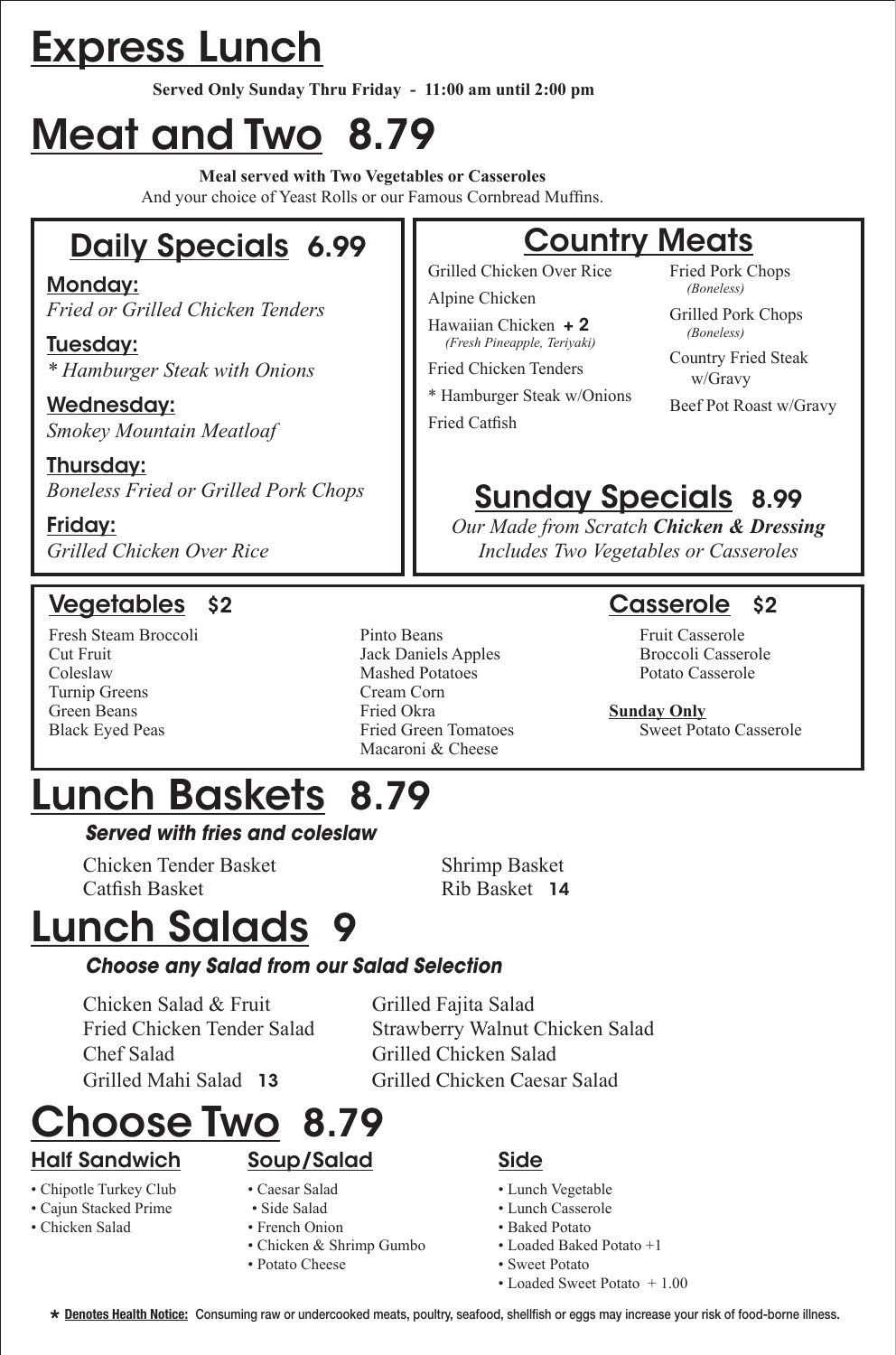**HOMEMADE DRESSING SELECTION BY: Johnny Fleeman Gourmet Foods** RANCH JOHNNY'S HONEY MUSTARD 1000 ISLAND HONEY FRENCH BLEU CHEESE ITALIAN CLASSIC CAESAR LOUISIANA RANCH BALSAMIC VINAIGRETTE *FAT FREE SELECTION* FRENCH • RANCH ITALIAN • 1000 ISLAND

#### **SIDES** POTATOES \$3

Steamed Broccoli **Asparagus** 

Baked Potato / Loaded add \$1 Sweet Potato / Loaded add \$1 Smashed Red Potatoes French Fries Sweet Potato Fries

#### OTHER SIDES \$3

Johnny's Brown Rice w/almonds Macaroni & Cheese Sauteed Mushrooms Sauteed Onions

FRESH VEGETABLES \$4

Charred Brussel Sprouts w/bacon & honey

#### **BEVERAGES**

Original Fruit Tea Since 1988 2.99 Fresh Made Peach Lemonade 2.99 Fresh Brewed Iced Tea 2.99 Fresh Ground Coffee 2.49 Coke Products 2.99 Coca Cola, Diet Coke, Coke Zero, Sprite, Dr. Pepper, Mello Yello, Hi C Fruit Punch

#### **WINE PARINGS**

**BEEF** Mark West Pinot Noir 7

Avalon Cabernet 7.5

### STARTERS

BLACKENED MAHI FISH TACOS Two soft flour tortillas with lettuce, Jack & Cheddar, pico de gallo & spicy ranch. 10 CREOLE PEEL & EAT SHRIMP Boiled, chilled & tossed in our creole seasoning. **HALF POUND** 8 **FULL POUND** 15 TRIO APP Pick Three: Buffalo Wings, Boneless Wings, Tenders, Loaded Potato Skins, Cheese Sticks. 12 BBQ CHICKEN NACHOS Tortilla chips, chicken, queso cheese sauce, pico de gallo, drizzled with BBQ sauce. 10 SPINACH OUESO DIP Warm tortilla chips served with our 30-year-old recipe. 9 LOADED POTATO SKINS Idaho potatoes sliced thin and topped with fresh shredded cheddar & bacon. Served with sour cream. 9 MOZZARELLA CHEESE STIX Mozzarella cheese sticks breaded & deep fried. Served with our marinara sauce. 8 CHICKEN QUESADILLA Cajun chicken, bacon, tortillas, pico de gallo, jack cheddar, served with sour cream and salsa. 10 NO BONE WINGS Chicken tenders tossed with your choice of Spicy BBQ, Hot & Spicy or Teasers sauce. Served with celery sticks & ranch. 9 BUFFALO WINGS 8 hand-breaded & fried chicken wings tossed in your favorite sauce or seasoning, with celery sticks & ranch. 12

TRIPLE DECKER CLUB Three slices of wheat berry bread, smoked turkey, ham, Applewood bacon, Swiss & cheddar cheese, lettuce, tomato & pepper jelly. Served with honey mustard for dipping. 11 GRILLED MAHI FILET Lemon & pepper grilled Mahi Mahi filet on a toasted ciabatta bun with red peppers, pineapple, avacodo & our homemade tarter sauce. 12

**BUFFALO WING SAUCE SELECTIONS: Teasers • BBQ • Hot & Spicy • Dry Rub • Cajun • Lemon Pepper**

# SOUPS & SALADS

HOMEMADE SOUPS SHRMP & CHICKEN GUMBO FRENCH ONION POTATO CHEESE 5 LETTUCE WEDGE Bacon, bleu cheese crumbles, tomatoes with bleu cheese dressing, drizzled with balsomic. 8 GRILLED MAHI SALAD Mahi Mahi seasoned with lemon & pepper, romaine, tomatoes, feta cheese & avocado. 13 STRAWBERRY WALNUT SALAD Romaine tossed with our balsamic vinaigrette, with teriyaki chicken, bleu cheese, Applewood bacon, dried cranberries, candied walnuts & fresh strawberries. 12 CHEF SALAD Salad greens, turkey, ham, Applewood bacon, egg, fresh cheddar, tomatoes. 12 FRIED CHICKEN SALAD Salad greens, fried chicken tenders, almonds, tomatoes, fresh cheddar. 12 GRILLED CHICKEN SALAD Salad greens, fresh cheddar, tomatoes, egg, croutons, & grilled seasoned chicken. 12 Seasonings: Cajun • Lemon Pepper • Johnny's Marinate • Teriyaki Sauce. GRILLED CAESAR CHICKEN SALAD Romane tossed with caesar dressing, parmesan cheese, topped with teriyaki chicken. 12

FRESH MADE CHICKEN SALAD & FRUIT Made from scratch chicken salad with pecans, pineapple & apples. Fresh fruit on side. 11

#### Robert Mondavi PS 7.5 BABYBACK RIBS

### \*1/2 lb. BURGERS

Served with your choice of one side item. Add Side Salad, Caesar Salad 3.5, Wedge 4

|                              | HALF RACK 14<br>FULL RACK 27                                                                                                      |  |  |
|------------------------------|-----------------------------------------------------------------------------------------------------------------------------------|--|--|
| <b>RIBS</b>                  | HALF RACK with Tenders 19<br>HALF RACK with Fried Shrimp 19                                                                       |  |  |
| Kendall Jackson Chardonnay 8 |                                                                                                                                   |  |  |
|                              |                                                                                                                                   |  |  |
| <b>CHICKEN</b>               |                                                                                                                                   |  |  |
| The Avalon Chardonnay 7      | <b>PASTA</b>                                                                                                                      |  |  |
|                              | Add Side Salad, Caesar Salad 3.5, Wedge 4<br><b>Extra Garlic Bread 1</b><br><b>Extra Sauce 1</b>                                  |  |  |
| <b>SEAFOOD</b>               | JAMBALAYA PASTA Fettuccinie noodles tossed in our fiery roasted red pepper sauce, with Cajun chicken, shrimp & smoked sausage. 15 |  |  |
| The Loop Sauvignon Blanc 7   | RICARDO PASTA Fettuccinie noodles tossed in our authentic alfredo sauce with basil garlic chicken, broccoli & mushrooms. 15       |  |  |
|                              | CAJUN CHICKEN PASTA Fettuccinie noodles tossed in our authentic Cajun alfredo sauce with Cajun chicken. 14                        |  |  |
| <b>PASTAS</b>                | CAJUN SHRIMP PASTA Fettuccinie noodles tossed in our authentic Cajun alfredo sauce with Cajun shrimp. 14                          |  |  |
| The Avalon Cabernet 7        | <b>SPAGHETTI &amp; MEATBALLS</b> Our homemade marinara sauce with three jumbo meatballs. 13                                       |  |  |
| Cielo Pinot Grigio 6         | <b>GARDEN PASTA PRIMAVERA 14</b><br>Add Grill Chicken 3                                                                           |  |  |
|                              | Fettuccinie pasta sauteed in virgin olive oil, garlic salt and pesto, with broccoli, mushrooms, asparagus $\&$ sundried tomatoes. |  |  |
|                              |                                                                                                                                   |  |  |
|                              |                                                                                                                                   |  |  |
|                              |                                                                                                                                   |  |  |
|                              |                                                                                                                                   |  |  |
|                              |                                                                                                                                   |  |  |
|                              |                                                                                                                                   |  |  |

LEGENDARY CHEESEBURGER Choice of American, Swiss or cheddar cheese. Garnished with lettuce, tomato, red onion & pickle. 11 BACON CHEESEBURGER Applewood bacon, with choice of American, Swiss or cheddar cheese. Garnished with lettuce, tomato, red onion & pickle. 12.5 BLACK JACK BURGER A Cajun seasoned burger topped with Swiss cheese. Garnished with lettuce, tomato, red onion & pickle. 11 COWBOY BURGER Applewood bacon, BBQ sauce, cheddar cheese, crispy dusted onion straws 13 HAWAIIAN BURGER Infused with our teriyaki glaze & topped with a fresh grilled pineapple slice. 12 MUSHROOM SWISS BURGER Sauteed mushrooms, Swiss cheese. Garnished with lettuce, tomato, red onion & pickle. 12

# SANDWICHES

Served with your choice of one side item. Add Side Salad, Caesar Salad 3.5, Wedge 4

CHICKEN SALAD Made from scratch chicken salad with pecans, served on a toasted croissant with mayo, lettuce & tomato. 10

GRILLED CHICKEN CLUB Chicken breast grilled with teriyaki, applewood bacon, Swiss cheese and garnished with lettuce, tomato, red onion and pickle. 11

TURKEY CLUB Sliced turkey, Applewood bacon, Swiss cheese, chipotle sauce, lettuce & tomato. Served on a toasted hoagie. 11

THE CAJUN STACK Thin sliced prime rib, sauteed onions, Swiss cheese, cajun & cream horseradish sauce on a toasted hoagie. Served with auju for dipping. 15

Served with fries & coleslaw. Add Side Salad, Caesar Salad 3.5, Wedge 4



**R E S**

**T A U R**

**A N T**

**S M**

> **Y R N A**

> **T N**